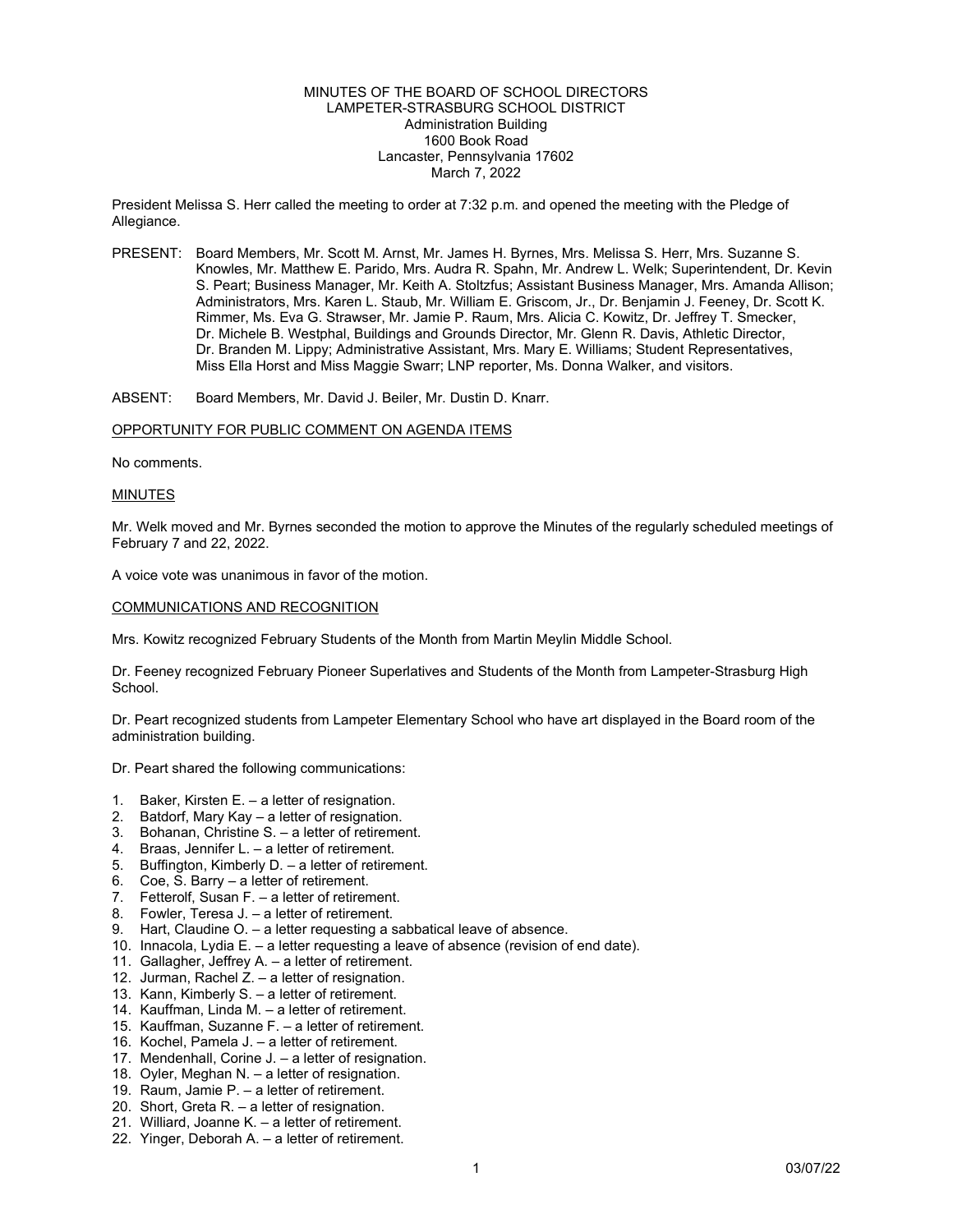# TREASURER'S REPORT – Mr. Keith A. Stoltzfus

Mr. Stoltzfus read the treasurer's report as attached to these Minutes.

Thereafter, Mrs. Knowles moved and Mr. Byrnes seconded the motion to accept the treasurer's report as submitted and to approve the payment of bills for the General Fund in the amount of \$4,068,640.36, Cafeteria Fund checks in the amount of \$48,440.15, High School Athletic Fund checks in the amount of \$2,583.32, Capital Reserve Fund checks in the amount of \$2,221,779.01, and Athletic Account Officials in the amount of \$3,012.35.

A voice vote was unanimous in favor of the motion.

ACADEMIC COMMITTEE – Mr. Matthew E. Parido, Chairperson

No report.

BUILDINGS AND GROUNDS COMMITTEE – Mr. David J. Beiler, Chairperson

Mr. Stoltzfus reported that the Committee met on February 22, 2022, and received a presentation from Mr. and Mrs. Smith on honoring their son through renovating an outdoor basketball court. The Committee will talk further with the full board. Mr. Davis reported that the drinking water has been tested and has passed, led a discussion on the feasibility study and long-term planning and provided campus updates. Mr. Stoltzfus also shared that an appraisal of Strasburg Elementary is underway.

BOARD OF REVIEW COMMITTEE – Mrs. Melissa S. Herr, Chairperson

No report.

FINANCE COMMITTEE – Mr. Dustin D. Knarr, Chairperson

No report.

PERSONNEL COMMITTEE – Mr. James H. Byrnes, Chairperson

Mr. Byrnes reported that the Committee met this evening and recommends all agenda items for approval.

CURRICULAR ISSUES AND FEDERAL PROGRAMS – Dr. Andrew M. Godfrey, Representative

Dr. Peart provided the federal programs report and shared that there is a Title I parent night coming up at the end of March. He also shared that the after school Started after school program today. Thanked staff members, teachers, and principals for work on day 1.

STUDENT REPRESENTATIVES – Miss Ella Horst, Miss Maggie Swarr

Miss Swarr reported on days of celebration at Lampeter Elementary School including Groundhog Day and the 100th day of school. Other events included the compilation of first grade time capsules, the PT- sponsored book swap, Day of Doubles on 2/22/22 with students and teachers dressing as twins, Read Across America week, and Spring Spirit Day activities. At Hans Herr Elementary School, fifth grade students started the trout in the classroom project. Mr. Balak, Mr. Colvin, and Mr. Nolt were thanked for bringing trout into the classroom.

At Martin Meylin Middle School, Pride ticket prizes were awarded and students are looking forward to the Pi Day drawing. Three students will be able to pick which Middle School administrator will receive a pie in the face. Miss Swarr concluded her report by congratulating the Odyssey of the Mind team for earning an invitation to the State competition.

Miss Horst started her report for Lampeter-Strasburg High School by congratulating winter sports teams including the boys and girls basketball teams, the swim team, and indoor track team for their successful seasons. Also congratulated were those involved with the spring musical and students who earned spots in the PMEA Regional and All-State chorus festivals. Miss Horst continued her report by sharing on the National FFA week themed days, Mr. Cantrell being named the February Teacher of the Quarter, and the upcoming Mini-THON. She concluded her report thanking staff and parent volunteers for making the Mini-THON a success.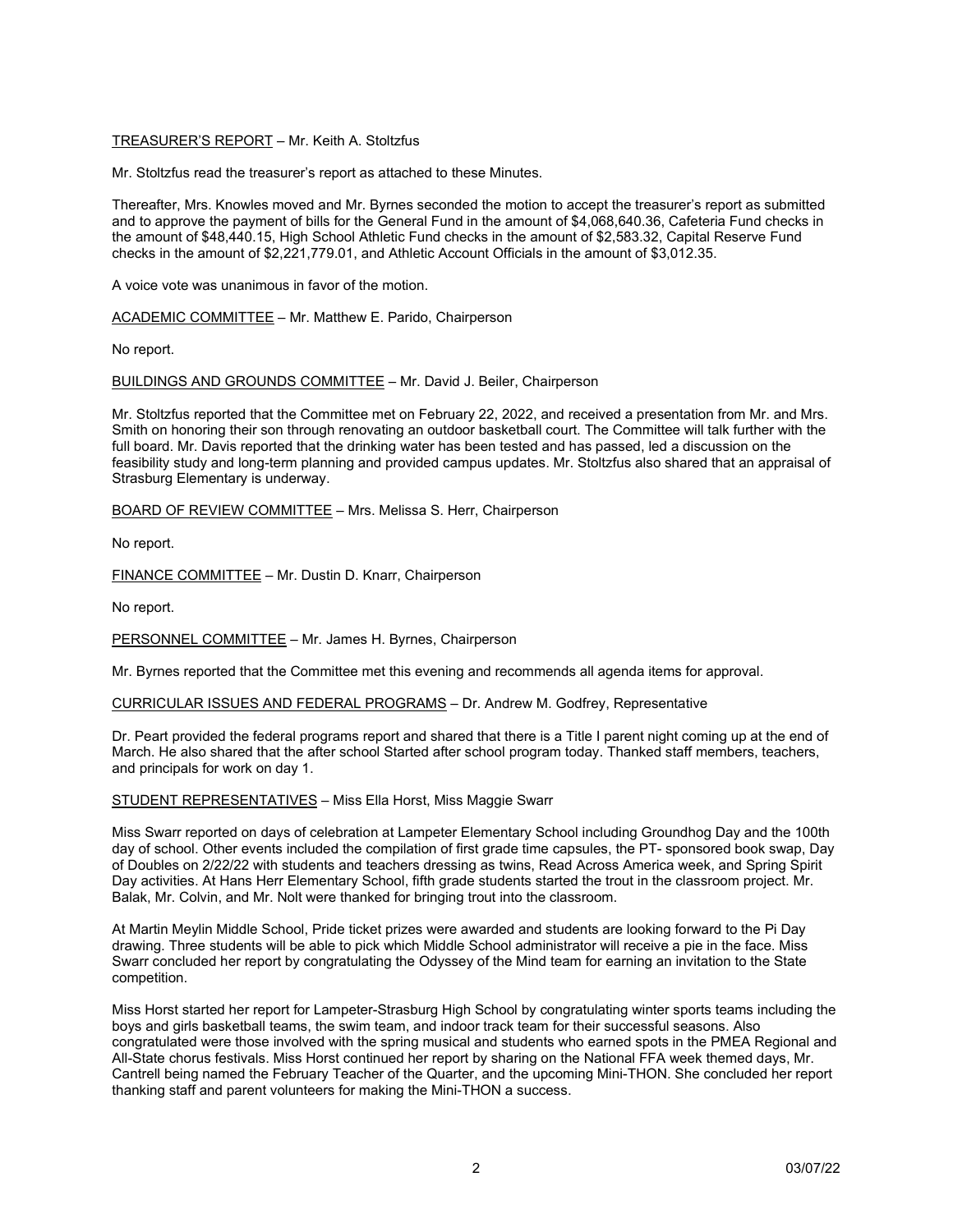# APPROVAL OF RESIGNATIONS

- Mr. Byrnes moved and Mr. Parido seconded the motion to approve resignations from the following individuals:
- a. Kirsten E. Baker, music teacher, Hans Herr Elementary School, effective at the end of the 2021-2022 school year.
- b. Mary Kay Batdorf, custodian, Hans Herr Elementary School, effective July 28, 2022.
- c. Christine S. Bohanan, learning support teacher, Hans Herr Elementary School, effective on or about August 31, 2022.
- d. Jennifer L. Braas, art teacher, Lampeter-Strasburg High School, effect on the last contractual day of the 2021- 2022 school year.
- e. Kimberly D. Buffington, second shift lead custodian, Lampeter Elementary School, effective December 31, 2022.
- f. S. Barry Coe, custodian, Hans Herr Elementary School, effective December 31, 2022.
- g. Susan F. Fetterolf, English teacher, Lampeter-Strasburg High School, effective on the last contractual day of the 2021-2022 school year.
- h. Teresa J. Fowler, special education teacher, Hans Herr Elementary School, effective on or about August 31, 2022.
- i. Jeffrey A. Gallagher, science teacher, Lampeter-Strasburg High School, effective on the June 30, 2022.
- j. Rachel Z. Jurman, library assistant, Lampeter Elementary School, retroactively effective to February 25, 2022.
- k. Kimberly S. Kann, technology education teacher, Lampeter-Strasburg High School, effective June 30, 2022.
- l. Linda M. Kauffman, principal's secretary, Martin Meylin Middle School, effective June 30, 2022.
- m. Suzanne F. Kauffman, District psychologist secretary, Lampeter-Strasburg High School, effective June 30, 2022.
- n. Pamela J. Kochel, physics/chemistry teacher, Lampeter-Strasburg High School, effective June 14, 2022.
- o. Corine J. Mendenhall, chemistry teacher, Lampeter-Strasburg High School, effective June 30, 2022.
- p. Meghan N. Oyler, SACC assistant group supervisor, Lampeter Elementary School, retroactively effective to February 18, 2022.
- q. Jamie P. Raum, principal, Martin Meylin Middle School, effective June 30, 2022.
- r. Greta R. Short, swim instructor, Lampeter Elementary School, retroactively effective to October 29, 2021.
- s. Joanne K. Williard, English language arts teacher, Martin Meylin Middle School, effective on the last contractual day of the 2021-2022 school year.
- t. Deborah A. Yinger, student accounting secretary, Lampeter-Strasburg School District, effective June 30, 2022.

A voice vote was unanimous in favor of the motion.

## APPROVAL OF EMPLOYMENT – SUPPORT

Mr. Byrnes moved and Mr. Parido seconded the motion to approve the employment of employment of Gregory J. Hall as a custodian at Lampeter-Strasburg High School. Mr. Hall will become a category A support staff employee and will be compensated hourly at \$13.30 retroactively effective to February 28, 2022.

A voice vote was unanimous in favor of the motion.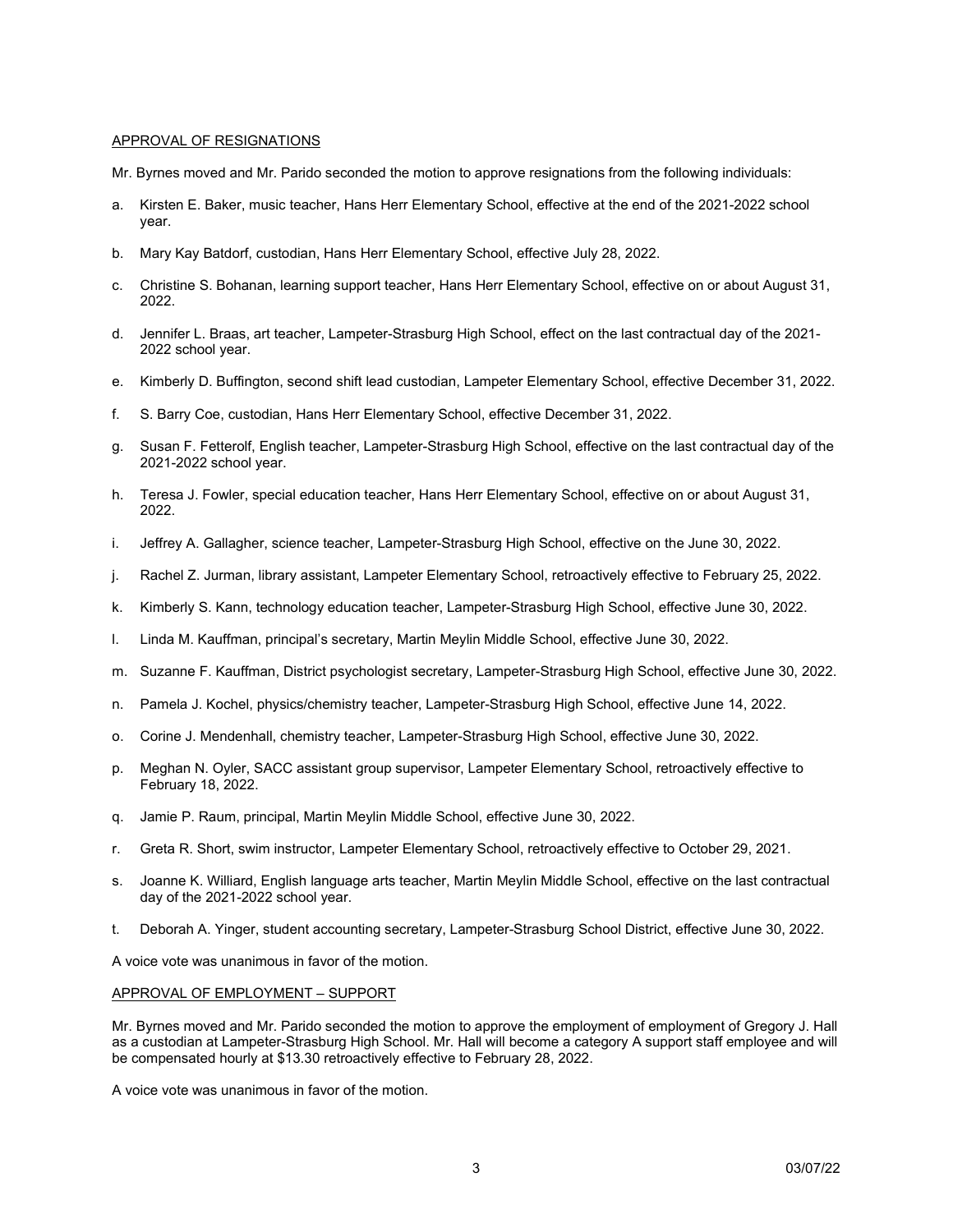# APPROVAL OF ADDITIONAL ASSIGNMENT

Mr. Byrnes moved and Mr. Parido seconded the motion to approve an additional assignment for Kimberly A. Jacoby, SACC group supervisor, Hans Herr Elementary School. Ms. Jacoby will have an increase from 1,100 annual hours to 1,400 annual hours retroactively effective to February 21, 2022, until an open position is filled. She will remain a category C support employee and compensated hourly at \$15.72.

A voice vote was unanimous in favor of the motion.

### APPROVAL OF LEAVE OF ABSENCE

Mr. Byrnes moved and Mr. Parido seconded the motion to approve a revision to the leave of absence dates for Lydia E. Innacola, 3rd and 4th grade counselor, Hans Herr Elementary School. Ms. Innacola was previously approved for a leave of absence to begin effective on or about May 3, 2022, through October 3, 2022. Her leave will now be effective on or about May 3, 2022, through January 2, 2023.

A voice vote was unanimous in favor of the motion.

### APPROVAL OF A SABBATICAL LEAVE OF ABSENCE

Mr. Byrnes moved and Mr. Parido seconded the motion to approve a half-year, half-pay sabbatical leave of absence for Claudine O. Hart, guidance counselor, Lampeter-Strasburg High School, for the first semester of the 2022-2023 school year.

A voice vote was unanimous in favor of the motion.

## APPROVAL OF A SUPPLEMENTAL CONTRACT

Mr. Byrnes moved and Mr. Parido seconded the motion to approve a 2021-2022 supplemental contract to be awarded to Robin Feaster – Softball –Assistant – 50% – \$2,282.90.

A voice vote was unanimous in favor of the motion.

## APPROVAL OF SUBSTITUTES

Mr. Byrnes moved and Mr. Parido seconded the motion to approve 2021-2022 substitutes in their respective capacities, as follows:

| <b>Certified Substitutes</b>     |                                                   |
|----------------------------------|---------------------------------------------------|
| Reisinger, Halle N.              | Grades PK-4 - Millersville Student                |
| Stottlemyer, Kevin M.            | Mathematics 7-12                                  |
| Waldenberger, Jack M.            | Technology Education PK-12 - Millersville Student |
| <b>Support Staff Substitutes</b> |                                                   |
| Beiler, Jay C.                   | Nurse, Nurse Assistant Only                       |
| Cirrincione, Rylin O.            |                                                   |
| Jannone, Dillon M.               |                                                   |

A voice vote was unanimous in favor of the motion.

### APPROVAL OF VOLUNTEER

Schoff, Kimberly A. Zimmerman, Amber

Mr. Byrnes moved and Mr. Parido seconded the motion to approve Elizabeth A. Ammon as a 2021-2022 volunteer.

A voice vote was unanimous in favor of the motion.

#### APPROVAL OF EVENT WORKER

Mr. Byrnes moved and Mr. Parido seconded the motion to approve Carol A. Dombach as a 2021-2022 event worker.

A voice vote was unanimous in favor of the motion.